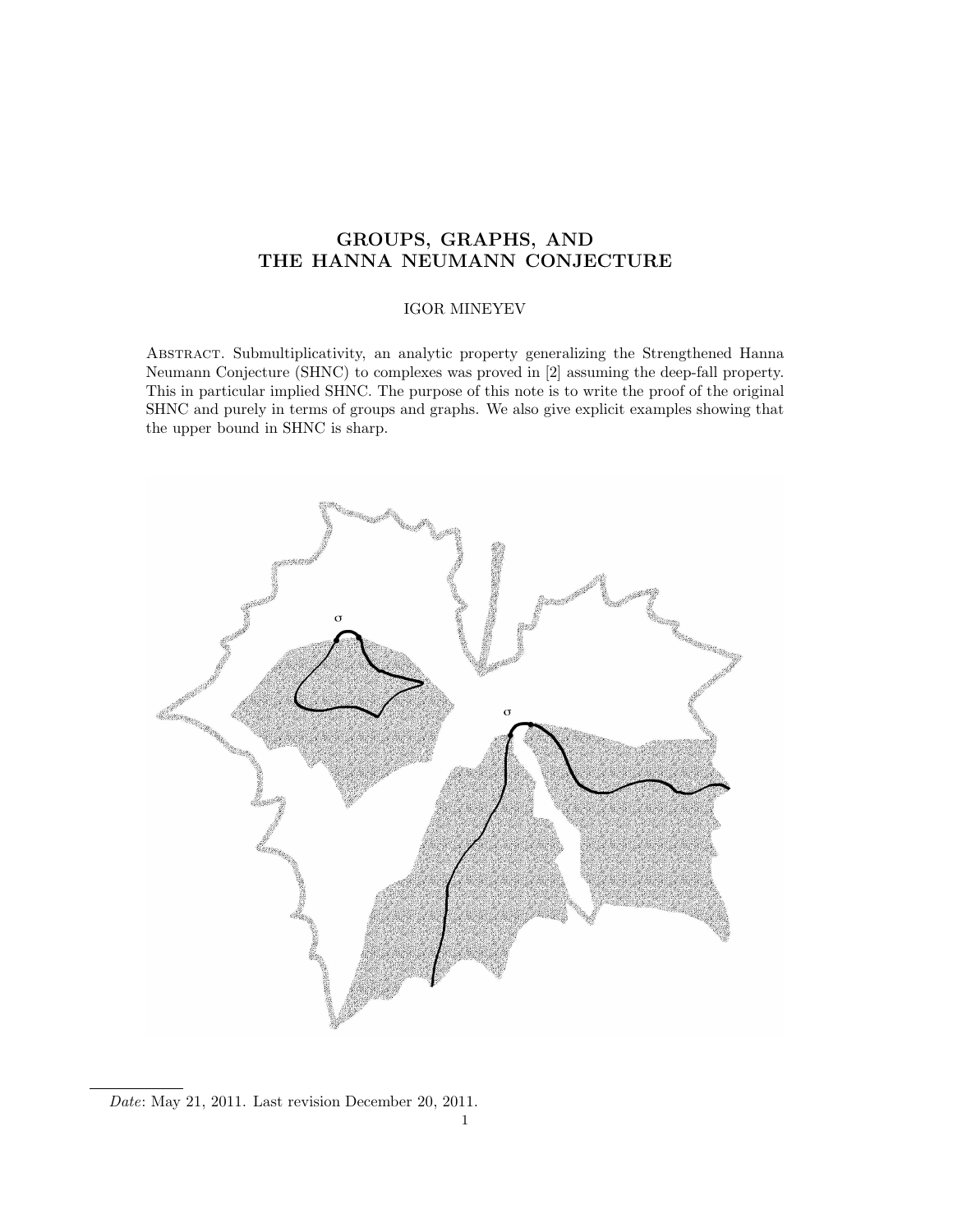## 1. INTRODUCTION.

The reduced rank of a free group  $\Gamma$  is the number  $\bar{r}(\Gamma) := \max\{0, \text{rk } \Gamma - 1\}$  [5, p. 162]. With this notation, the Hanna Neumann Conjecture (HNC) can be stated as follows.

Conjecture (HNC [3, 4]). Suppose  $\Gamma$  is a free group and A and B are its finitely generated subgroups. Then  $\bar{r}(A \cap B) \leq \bar{r}(A) \cdot \bar{r}(B)$ .

Walter Neumann proposed the following Strengthened Hanna Neumann Conjecture (SHNC). Let  $A\backslash\Gamma/B$  be the set of all double cosets  $AgB$  for  $g \in \Gamma$  and  $s : A\backslash\Gamma/B \to \Gamma$  be a section of the quotient map  $\Gamma \to A \backslash \Gamma / B$ . Denote  $A^u := u^{-1} A u$ .

Conjecture (SHNC [5]). Suppose  $\Gamma$  is a free group and A and B are its finitely generated subgroups. Then  $\sum_{u \in s(A \setminus \Gamma/B)} \bar{r}(A^u \cap B) \leq \bar{r}(A) \cdot \bar{r}(B)$ .

In [2], a proof of submultiplicativity for complexes was given under an additional assumption: the deep-fall property. See also references to results on SHNC there. The deep-fall property always holds for graphs, this was proved in [2] by graph-theoretic means. That in particular implied SHNC. The deep-fall property is also related to the Atiyah Conjecture.

After [2] was posted, Warren Dicks asked the author to write a purely combinatorial proof of the original SHNC. This note presents a self-contained proof of SHNC that does not use analysis; it follows the outline of [2]. We give an explicit description of leafages introduced in [1]. Leafages and left orderability are used to prove SHNC. In section 1.7 we also provide explicit examples showing that the upper bound in SHNC is sharp. Theorem 4 below and its generalization to complexes of any dimension was proved in [2, Proposition 10] by analytic means. The combinatorial proof of Theorem 4 for graphs presented below is based on the proof that Dicks subsequently sent to the author. Dicks' argument was for bi-orderable groups, the author generalized it to left-orderable groups. The author would like to thank Warren Dicks for the suggestions. A proof of SHNC has also been announced by Joel Friedman. This research is partially supported by the NSF grant DMS 07-06876. The author would also like to thank Ivan Mineyev for providing a leaf sample for the above picture.

1.1. Graphs and relative graphs. The edges in graphs will be assumed to be oriented, and all actions and graph maps will be required to preserve the orientations of edges. Let  $\hat{Y}$  be any graph. Denote  $V^{\hat{Y}}$  and  $E^{\hat{Y}}$  the sets of vertices and edges of  $\hat{Y}$ , respectively. We view  $\hat{Y}$ formally as the union  $V^{\hat{Y}} \sqcup E^{\hat{Y}}$ . For  $\sigma \in E^{\hat{Y}}$ ,  $\sigma^-$  and  $\sigma^+$  denote the initial and terminal vertices of  $\sigma$ , respectively.  $Comp(Y)$  is the set of connected components of Y.

A path p in a graph  $\hat{Y}$  from a vertex v to a vertex v' is a formal sequence of vertices and edges  $v = v_0, \sigma_1, v_1, \ldots, v_{n-1}, \sigma_n, v_n = v'$  such that  $v_i \in V^{\hat{Y}}, \sigma_i \in E^{\hat{Y}},$  and  $(\sigma_i^- = v_i \text{ and } \sigma_i^+ =$  $v_{i-1}$ ) or  $(\sigma_i^- = v_{i-1}$  and  $\sigma_i^+ = v_i)$ . Define infinite paths similarly. If p is a path as above, the path  $v' = v_n, \sigma_n, v_{n-1}, \ldots, v_1, \sigma_1, v_0 = v$  will be denoted  $p^{-1}$ .

For a subset  $E \subseteq E^{\hat{Y}}$ , the *relative graph* is  $\hat{Y}(E) := V^{\hat{Y}} \sqcup E$ . For a vertex  $v, \hat{Y}(E, v)$  denotes the *relative component*, that is the connected component of  $\hat{Y}(E)$  containing v [2, section 6.2].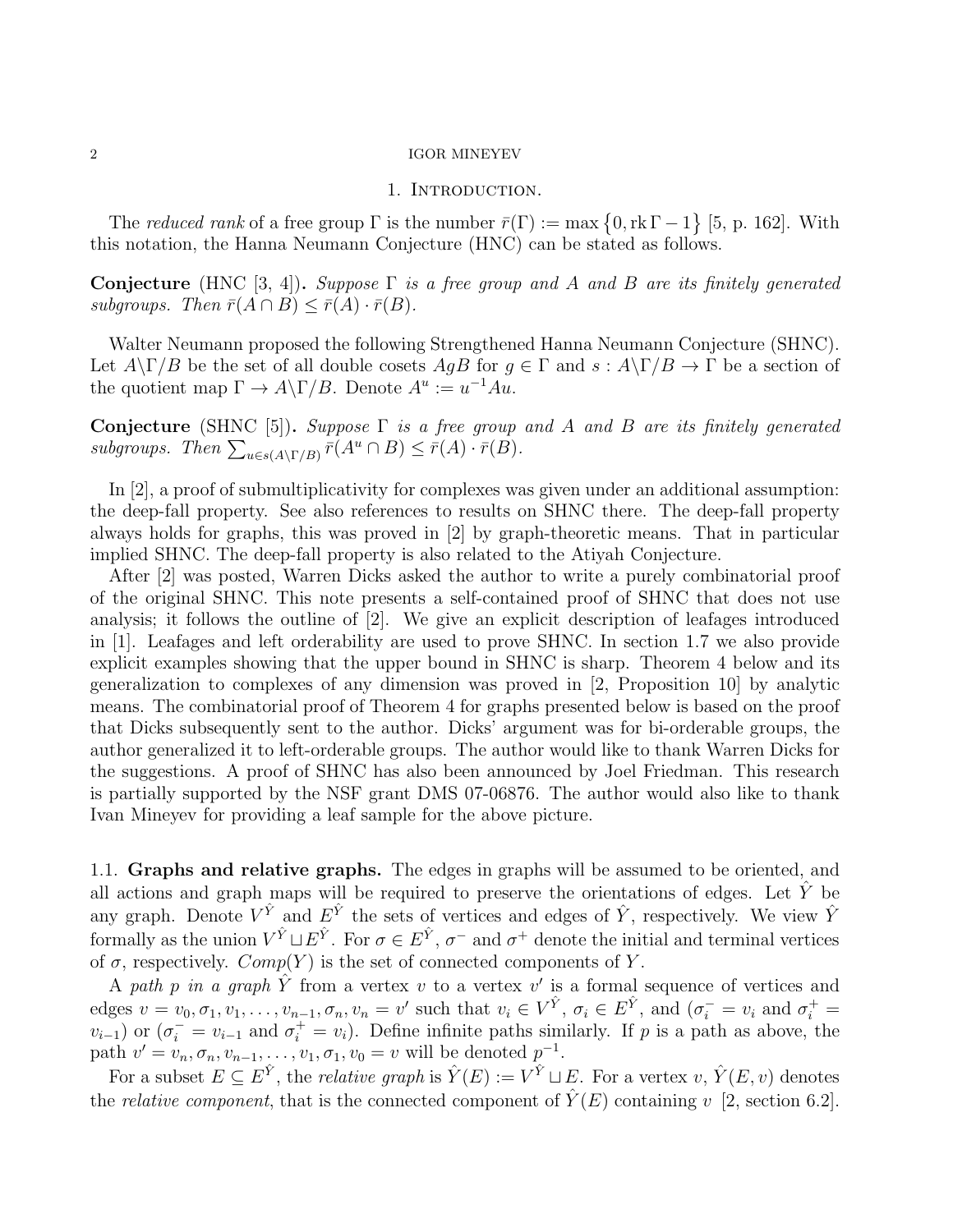Γ will be any group; we will not require Γ to be finitely generated or ordered. A Γ-graph is a graph with a left Γ-action. A Γ-graph will be called free-edge if the induced Γ-action on  $E^{\hat{Y}}$ is free. A Γ-graph is *free* if the Γ-action on  $\hat{Y}$  is free.

1.2. Gardens and essential sets. The *reduced rank* of a finite graph  $Y$  is the number  $\bar{r}(Y) := \sum_{K \in Comp(Y)} \max\{0, -\chi(K)\},\$  where  $\chi$  is the Euler characteristic. In particular,  $\bar{r}(\emptyset) = 0$ . This is consistent with the definition for free groups: if Y is nonempty, then  $\bar{r}(Y) = \sum_{K \in Comp(Y)} \bar{r}(\pi_1(K))$ . With a bit of work this notion can be generalized to infinite graphs, if needed.

A tree is a contractible graph. A *forest* is a disjoint union of trees. A *flower* is a graph homotopy equivalent to a circle. A *garden* is a disjoint union of trees and flowers [1, section 5.1].



Essential sets of edges were defined in [1, subsection 5.3]. An edge  $\sigma$  in a finite graph Y is called *essential* in Y if  $\bar{r}(Y \setminus {\{\sigma\}}) = \bar{r}(Y) - 1$ . More generally, a set of edges  $E \subseteq E^Y$  is called essential in Y if  $\bar{r}(Y \setminus E) = \bar{r}(Y) - \#E$ . A maximal essential set is just what it says.

There are several characterizations of essential sets and maximal essential sets (see [1, Lemma 12. In particular, a set  $E \subseteq E^Y$  is maximal essential if and only if  $\bar{r}(Y \setminus E) =$  $\bar{r}(Y) - \#E = 0$ ; so for any maximal essential set E we have  $\bar{r}(Y) = \#E$ . Also,  $E \subseteq E^Y$  is essential in Y if for each  $\sigma \in E$ , the component of  $Y \setminus E$  containing  $\sigma^-$  is not a tree and the component of  $Y \setminus E$  containing  $\sigma^+$  is not a tree. This is shown by removing edges in E one by one and checking that the reduced rank of the finite graph decreases exactly by 1 at each step.

1.3. Leafages and systems. A *leafage* is a map between complexes whose restriction to each component in its domain is injective [2, section 4]. (The components of the domain are viewed as "leaves" as on the picture below.)

Let Γ, A, B be as in the statement of SHNC. Let  $\hat{X}$  be the Cayley graph of Γ with respect to some basis. If A is trivial, let A be the empty set. If A is nontrivial, let A be any nonempty A-invariant subtree of  $\Gamma$  such that the A-action on A is cocompact. For example, we can make some choice of a basepoint  $y_0$  in  $V^{\hat{X}}$ , pick a path from  $y_0$  to  $ay_0$  for each a in a finite generating set of A, and let A be the onion of all the A-translates of these paths. Since A is simply connected, A is the fundamental group of the finite quotient  $A \setminus A$ .

We make translates of A in  $\hat{X}$  formally disjoint as follows. For  $y \in \Gamma/A$ ,  $y\mathcal{A}$  will mean the subgraph  $\bar{y}A \subseteq \hat{X}$ , where  $\bar{y}$  is any representative of the left coset y. The *induced graph* is

$$
\hat{Y} := \{ (y, \sigma) \in (\Gamma/A) \times \hat{X} \mid \sigma \in y\mathcal{A} \}.
$$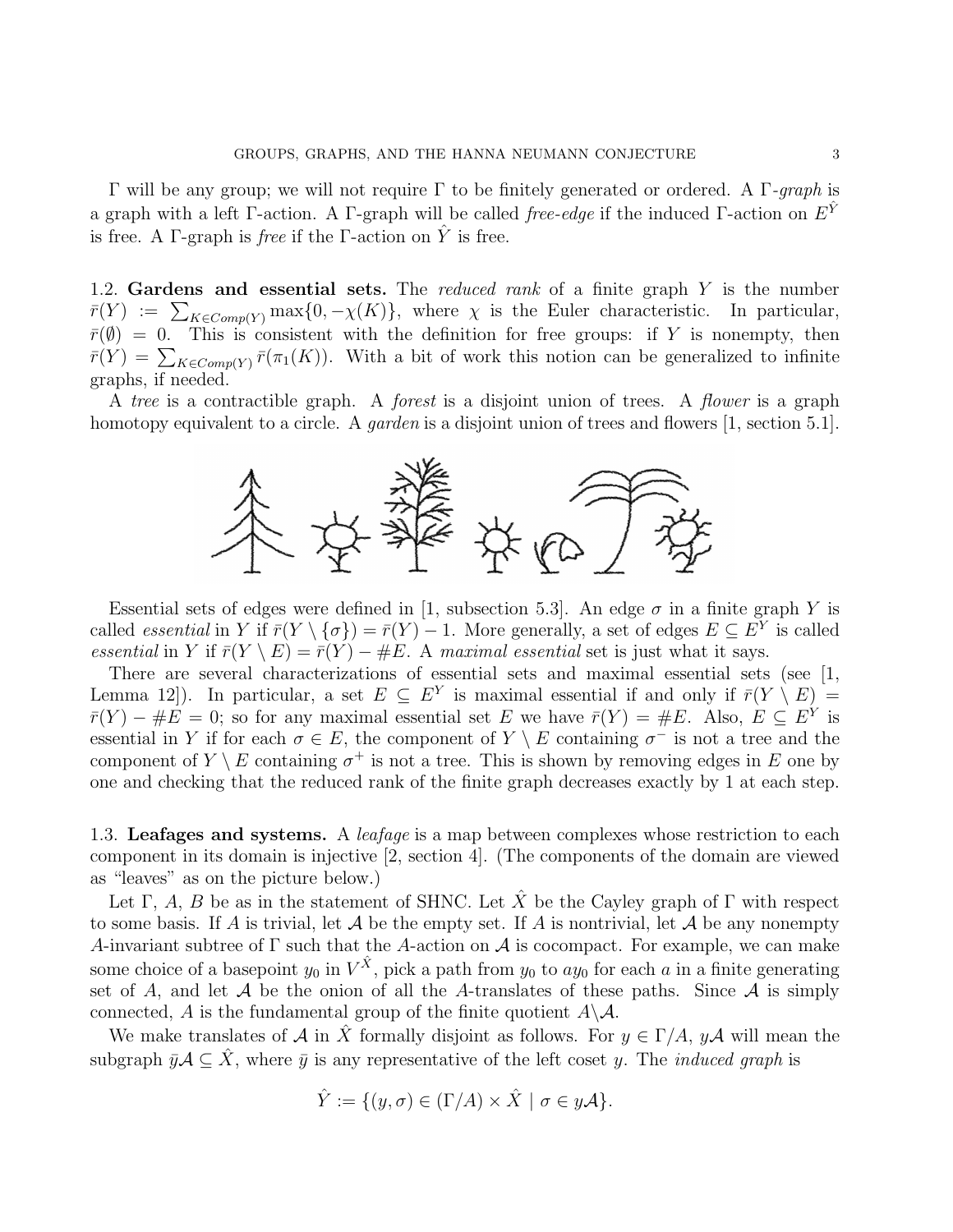A leaf in  $\hat{Y}$  for  $y \in \Gamma/A$  is the graph  $\hat{Y}_y := \{(y, \sigma) \mid \sigma \in y\mathcal{A}\}\subseteq \hat{Y}$ .  $\hat{Y}$  is the disjoint union of its leaves,  $\hat{Y} = \bigsqcup_{y \in \Gamma/A} \hat{Y}_y$ . The map

$$
\hat{\alpha} : \hat{Y} \to \hat{X}, \qquad \hat{\alpha}(y, \sigma) := \sigma,
$$

is a leafage. We put the diagonal Γ-action on  $\hat{Y}$ :  $q(y, \sigma) := (qy, q\sigma)$  for  $q \in \Gamma$ ,  $(y, \sigma) \in \hat{Y}$ . This turns  $\hat{\alpha}$  into a Γ-leafage, i.e. a leafage commuting with the Γ-actions.



The Γ-action on  $\hat{Y}$  is free and it permutes the leaves of  $\hat{Y}$ , i.e. it induces a Γ-action on Leaves( $\hat{Y}$ ), the set of leaves of  $\hat{Y}$ , by the formula  $g\hat{Y}_y = \hat{Y}_{gy}$ . The stabilizers of leaves are conjugates of A:  $Stab_{\Gamma}(\hat{Y}_y) = A^{y^{-1}}$ , where  $A^{y^{-1}}$  is the notation for  $A^{\bar{y}^{-1}} = \bar{y}A\bar{y}^{-1}$  for any choice of  $\bar{y} \in y$ . A can be identified with the leaf  $\hat{Y}_{1A}$  of  $\hat{Y}$  via the inclusion  $\mathcal{A} \hookrightarrow \hat{Y}, \sigma \mapsto (1\mathcal{A}, \sigma)$ . Hence the quotient  $Y := \Gamma \backslash \hat{Y}$  is isomorphic to  $A \backslash \hat{Y}_{1A} = A \backslash \mathcal{A}$ .

Similarly, for the subgroup  $B \leq \Gamma$  define a B-invariant subtree  $\mathcal{B} \subseteq \hat{X}$ , the induced graph  $\hat{Z}$ , and the Γ-leafage  $\hat{\beta}$  :  $\hat{Z} \rightarrow \hat{X}$ . Let  $\hat{S}$  be the fiber product

$$
\hat{S} \xrightarrow{\hat{\nu}} \hat{Z}
$$
\n
$$
\hat{\mu} \downarrow \qquad \downarrow \hat{\beta}
$$
\n
$$
\hat{Y} \xrightarrow{\hat{\alpha}} \hat{X}
$$

(cf. [2, section 2.2]). Explicitly,  $\hat{S} = \{(y, z, \sigma) | (y, \sigma) \in \hat{Y}, (z, \sigma) \in \hat{Z}\}, \hat{\mu}(y, z, \sigma) := (y, \sigma),$  $\hat{\nu}(y, z, \sigma) := (z, \sigma)$ . For  $y \in \Gamma/A$  and  $z \in \Gamma/B$ , let  $\hat{S}_{y,z}$  be a copy of the intersection  $\hat{\alpha}(\hat{Y}_y) \cap$  $\hat{\beta}(\hat{Z}_z) = y\mathcal{A} \cap z\mathcal{B}$ .  $\hat{S}$  is the disjoint union of such:  $\hat{S} = \bigsqcup_{y,z} \hat{S}_{y,z}$ . All the arrows in the above diagram are Γ-leafages. The free Γ-actions on  $\hat{X}$ ,  $\hat{Y}$ , and  $\hat{Z}$  induce a free Γ-action on  $\hat{S}$ . Explicitly,  $g(y, z, \sigma) := (gy, gz, g\sigma)$  for  $(y, z, \sigma) \in \hat{S}$ ,  $g \in \Gamma$ . The *Γ*-action on  $\hat{S}$  is free and it induces a Γ-action on Leaves( $\hat{S}$ ), the set of leaves of  $\hat{S}$ , by the formula  $g\hat{S}_{y,z} = \hat{S}_{gy,gz}$ . The stabilizers of leaves in  $\hat{S}$  are intersections of stabilizers:  $Stab_{\Gamma}(\hat{S}_{y,z}) = A^{y^{-1}} \cap B^{z^{-1}}$ .

**Lemma 1.** 
$$
\bar{r}(A \setminus A) = \bar{r}(A), \quad \bar{r}(B \setminus B) = \bar{r}(B), \quad \bar{r}((A^{y^{-1}} \cap B^{z^{-1}}) \setminus (yA \cap zB)) = \bar{r}(A^{y^{-1}} \cap B^{z^{-1}}).
$$

*Proof.* If the tree A is nonempty, then A is the fundamental group of  $A\setminus A$ , so by the definition of reduced rank,  $\bar{r}(A\backslash A) = \bar{r}(A)$ . If A is empty, then A is trivial by the definition of A, so the same equality holds:  $\bar{r}(A\setminus A) = \bar{r}(\emptyset) = 0 = \bar{r}(1) = \bar{r}(A)$ . The equality for B is similar. If  $y\mathcal{A} \cap z\mathcal{B} \neq \emptyset$ , the third equality holds by the same argument. If  $y\mathcal{A} \cap z\mathcal{B} = \emptyset$ , then  $A^{y^{-1}} \cap B^{z^{-1}}$ is trivial; otherwise there would be a nontrivial element  $g \in A^{y^{-1}} \cap B^{z^{-1}}$ , and therefore the axis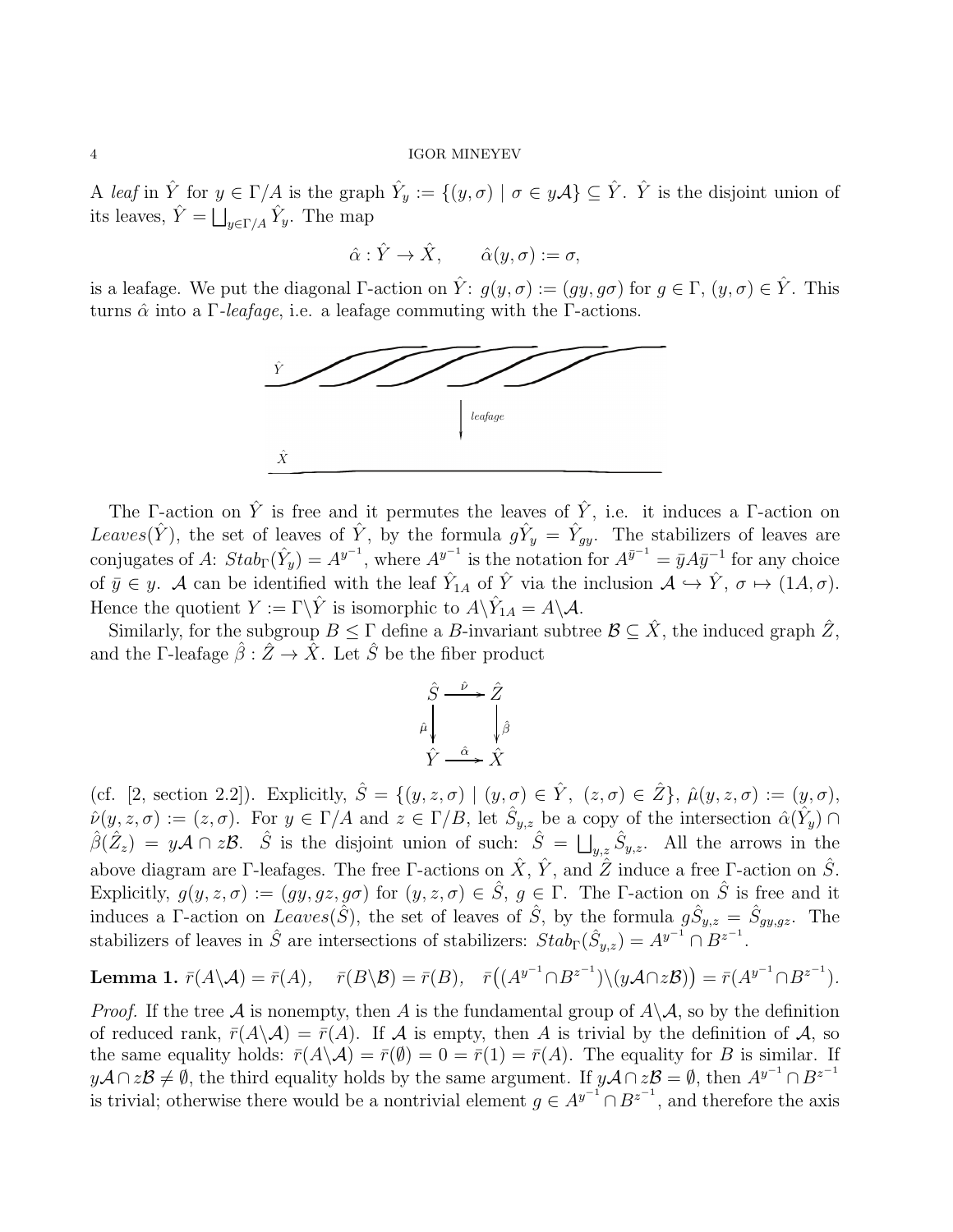of g in  $\hat{X}$  would be contained in  $y\mathcal{A} \cap z\mathcal{B}$ . Hence the equality holds in this empty case as well:  $\bar{r}(\check{({A}}^{y^{-1}}\cap B^{z^{-1}})\backslash (y{\cal A}\cap z{\cal B}))=\bar{r}(\emptyset)=0=\bar{r}(1)=\bar{r}({A}^{y^{-1}}\cap B^{z^{-1}}).$ 

Denote  $S := \Gamma \backslash \hat{S}$ . This gives the *system of graphs* 

(1)  $S \frac{\nu}{\nu}$ /  $\mu$  $\frac{1}{2}$ Z β  $\overline{\phantom{a}}$  $\hat{S}$  $p_S$  $\bigvee$  $\hat{\mu}$ leafage ľ ν leafage ˆ /Zˆ pZ  $\bigwedge^p Z$  $\hat{\beta}$ leafage ľ  $Y \longrightarrow \boldsymbol{X}$  $\hat{Y}$  $p_Y$  $\mathbb{R}$  $\hat{\alpha}$  leafage  $\hat{X}$ .  $p_X$ `❆❆❆❆❆❆❆❆

as in [1, sections 3.1 and 3.6]. The diagonal arrows are  $\Gamma$ -quotient maps. S is the fiber product of Y and Z over X; such fiber products of finite graphs were considered by Stallings [7].

To prove SHNC, we will make a consistent choice of maximal essential sets in  $Y$ ,  $Z$ , and  $S$ using leafages and left-invariant orders.

1.4. The fall. Let  $\hat{Y}$  be a locally finite graph. Given an edge  $\sigma \in E^{\hat{Y}}$  and a set of edges  $E \subseteq E^{\hat{Y}} \setminus \{\sigma\}$ , we say that  $\sigma$  falls into E if the components of the relative graph  $\hat{Y}(E)$ containing  $\sigma^-$  and  $\sigma^+$  are infinite or coincide (cf. [2, Definition 2(a) and Lemma 21]). A vein at  $\sigma$  in E is either

- (a) a path in  $\hat{Y}(E)$  without self-intersections from  $\sigma^-$  to  $\sigma^+$ , called a finite vein, or
- (b) a union of two disjoint infinite rays in  $\hat{Y}(E)$  without self-intersections starting at  $\sigma^$ and  $\sigma^+$ , respectively, called an infinite vein.

It is easily checked that  $\sigma$  falls into E if and only if there exists a vein at  $\sigma$  in E. If  $\hat{Y}$  is a forest, all veins are infinite.

1.5. Ordered graphs. A graph  $\hat{Y}$  will be called *ordered* if  $E^{\hat{Y}}$  is given a partial order  $\leq$  whose restriction to  $E^K$  is a total order for each component K of  $\hat{Y}$ .

An ordered Γ-graph is a Γ-graph that is ordered and such that the partial order on its edge set is preserved by the Γ-action. For example, if  $\Gamma$  is a left-ordered group and  $\tilde{Y}$  is a free Γ-graph, we can turn  $\hat{Y}$  into an ordered Γ-graph by picking any Γ-transversal subset  $\bar{E}^{\hat{Y}}$  in  $E^{\hat{Y}},$ putting any total order on it, and taking either lexicographic order on  $E^{\hat{Y}} = \Gamma \bar{E}^{\hat{Y}} \cong \Gamma \times \bar{E}^{\hat{Y}}$ . Free groups are left-orderable, and even two-sided orderable ([6, p.155-157], [8, p.165]), so the Cayley graph of a free group with respect to any basis can be viewed as a free ordered Γ-tree.

For a subset  $E \subseteq E^{\hat{Y}}$  and an edge  $\sigma \in E^{\hat{Y}} \setminus E$ , denote  $[E \lt \sigma] := \{ \tau \in E \mid \tau \lt \sigma \}.$ We say that an edge  $\sigma$  in  $\hat{Y}$  is *order-essential* in  $\hat{Y}$  if it falls into  $\left|E^{\hat{Y}}\right| < \sigma$ , and *orderinessential* otherwise. Note that this property is not affected if  $\hat{Y}$  is replaced with its component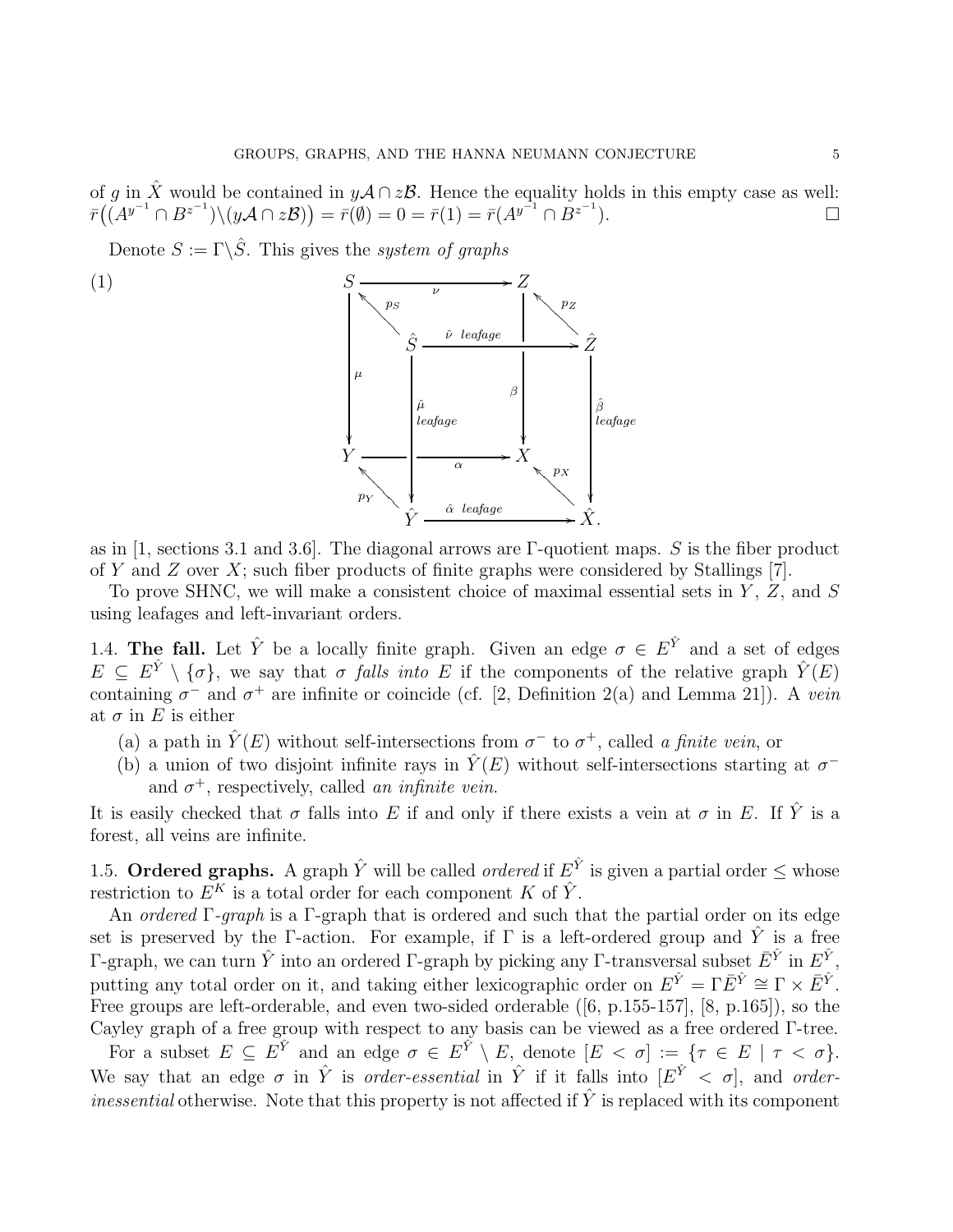containing  $\sigma$ . Denote by  $\mathbb{E}^{\hat{Y}}$  and  $\mathbb{I}^{\hat{Y}}$  the sets of order-essential and order-inessential edges in  $\hat{Y}$ , respectively. The following lemma is immediate.

**Lemma 2.** Let  $\Gamma$  be any group,  $\hat{Y}$  be an ordered  $\Gamma$ -graph, A be a subgroup of  $\Gamma$ , and A be an A-invariant subgraph of  $Y$ . Then

- (a) A is an ordered A-graph with respect to the partial order on  $E^{\mathcal{A}}$  restricted from  $E^{\hat{Y}}$ ,
- (b)  $\mathbb{E}^{\mathcal{A}}$  and  $\mathbb{I}^{\mathcal{A}}$  are A-invariant subsets of  $\hat{Y}$ , and
- (c)  $\mathbb{E}^{\mathcal{A}} \subseteq \mathbb{E}^{\hat{Y}}$ .

**Proposition 3** (The deep-fall property for graphs). Suppose  $\hat{Y}$  is a locally-finite ordered graph. If  $\sigma \in \mathbb{E}^{\hat{Y}}$ , then  $\sigma$  falls into  $[\mathbb{I}^{\hat{Y}} < \sigma]$ .

*Proof.* (cf. [2, lemmas 16 and 23, Theorem 24]) Since  $\hat{Y}$  is locally finite, replacing  $\hat{Y}$  with its component containing  $\sigma$  we can assume that  $\hat{Y}$  is countable, and that the order on  $E^{\hat{Y}}$  is total. Since  $\sigma \in \mathbb{E}^{\hat{Y}}$ ,  $\sigma$  falls into  $[E^{\hat{Y}} < \sigma]$ . Enumerate the set  $[\mathbb{E}^{\hat{Y}} < \sigma]$  as  $\{\sigma_1, \sigma_2, \ldots\}$ . For each  $n \geq 1$ , do the following. Since the order on  $E^{\hat{Y}}$  is total, we can relabel the set  $\{\sigma_1, \ldots, \sigma_n\}$  as  $\{\tau_1,\ldots,\tau_n\}$  so that  $\tau_1 > \ldots > \tau_n$ . Since  $\tau_1 \in \mathbb{E}^{\hat{Y}}$ , then there is a vein at  $\tau_1$  in  $[E^{\hat{Y}} < \tau_1]$ , hence in  $[E^{\hat{Y}} < \sigma] \setminus {\tau_1}$ . Take any vein at  $\sigma$  in  $[E^{\hat{Y}} < \sigma]$ . If this vein contains  $\tau_1$ , replace  $\tau_1$  with the vein at  $\tau_1$  in  $[E^{\hat{Y}} < \tau_1]$ , then remove self-intersections if needed. The result is a subgraph of  $\hat{Y}$ . The components of this subgraph containing  $\sigma^-$  and  $\sigma^+$  form a vein at  $\sigma$  in  $[E^{\hat{Y}} < \sigma] \setminus {\tau_1}$ . Repeat this for  $\tau_2$ ,  $\tau_3$  etc, inductively to obtain a vein at  $\sigma$  in

$$
[E^{\hat{Y}} < \sigma] \setminus \{\tau_1, \ldots, \tau_n\} = [E^{\hat{Y}} < \sigma] \setminus \{\sigma_1, \ldots, \sigma_n\}.
$$

This gives a vein at  $\sigma$  in  $[E^{\hat{Y}} < \sigma] \setminus {\sigma_1, \ldots, \sigma_n}$  for each  $n \geq 1$ . Either this sequence of veins consists of finite veins of uniformly bounded lengths or there is a subsequence of (finite or infinite) veins at  $\sigma$  whose lengths converge to  $\infty$ . Since  $\hat{Y}$  is locally finite, all of the orderessential edges in an arbitrarily large ball around  $\sigma$  will be removed at some finite stage. By taking a subsequence we can assume that either the sequence of veins stabilizes at a finite vein at  $\sigma$  in  $[E^{\hat{Y}} < \sigma]$  or the initial segments of those veins in  $[E^{\hat{Y}} < \sigma]$  of any fixed length eventually stabilize in the sequence. In the former case there is a limiting finite vein, and in the latter case there is a limiting infinite vein. In either case, the limiting vein will be in  $[E^Y < \sigma] \setminus {\sigma_1, \ldots, \sigma_n}$ for each *n*, hence in  $[\mathbb{I}^{\hat{Y}} < \sigma]$ . Thus  $\sigma$  falls into  $[\mathbb{I}^{\hat{Y}} < \sigma]$ .

**Theorem 4.** Let  $\Gamma$  be any group and  $\hat{Y}$  be a free cocompact ordered  $\Gamma$ -graph all of whose edges are order-inessential. Then  $\hat{Y}$  is a forest and  $\bar{r}(\Gamma \backslash \hat{Y}) = 0$ .

*Proof.* (cf. [2, Proposition 10]) If  $\hat{Y}$  is not a forest, it has a simple non-trivial loop. This loop lies in a component of  $\hat{Y}$ , and the order on the edges of the component is total, so there is the maximal edge  $\tau$  in the loop. The rest of the loop forms a finite vein at  $\tau$  in  $[E^{\hat{Y}} < \tau]$ , hence  $\tau$ is order-essential in  $\hat{Y}$ , which contradicts the assumptions.

Let  $\hat{Y}'$  be a component of  $\hat{Y}$  and denote  $\Gamma' := \text{Stab}_{\Gamma}(\hat{Y}')$ ,  $Y' := \Gamma' \backslash \hat{Y}'$ . Then Y' is a component of  $\Gamma \backslash \hat{Y}$ , so it suffices to show that  $\bar{r}(Y') = 0$  (i.e. Y' is a tree or a flower). Since  $\hat{Y}'$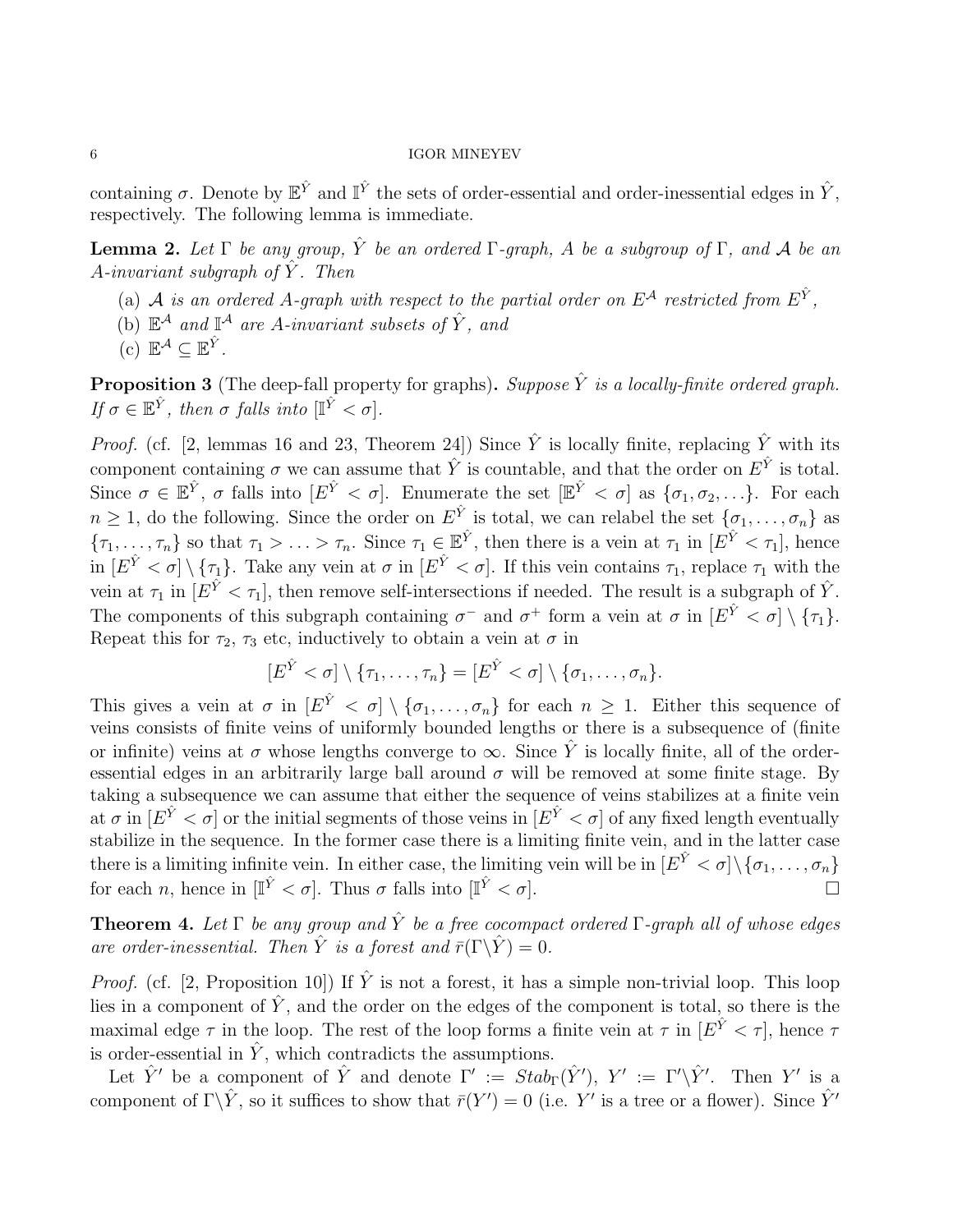is simply connected and  $\Gamma'$  acts freely on it, then  $\Gamma'$  is the fundamental group of Y'. Suppose that  $\bar{r}(Y') \neq 0$ , then  $\Gamma'$  has rank at least two. Take any two elements g and h of some basis in Γ'. Let  $l_g$  and  $l_h$  be their axes in  $\hat{Y}'$ , i.e. biinfinite periodic concatenations

$$
\dots \cdot g^{-2}p \cdot g^{-1}p \cdot p \cdot gp \cdot g^2p \cdot \dots
$$
 and 
$$
\dots \cdot h^{-2}q \cdot h^{-1}q \cdot q \cdot hq \cdot h^2q \cdot \dots
$$

without cancellations, where p and q are some finite paths in  $\hat{Y}'$ .

Let  $E^p$  be the set of edges in p. Since p lies in a component of  $\hat{Y}$ , the restriction of the order on  $E^{\hat{Y}}$  to  $E^p$  is total, so there is a maximal edge  $\xi$  in  $E^p$ . We have  $g\xi \neq \xi$  since g is a basis element and the action is free. Assume that  $\xi > g\xi$ , then by the left-invariance of the order, ... >  $g^{-2}\xi > g^{-1}\xi > \xi > g\xi > g^2\xi > \ldots$ . For each  $\tau \in E^p \setminus {\xi}$  we have  $\xi > \tau$ , hence  $g^n \xi > g^n \tau$  for all  $n \in \mathbb{Z}$ . This shows that for each  $n \in \mathbb{Z}$ ,  $g^n \xi$  is the largest edge in the ray  $g^n p \cdot g^{n+1} p \cdot g^{n+2} p \cdot \ldots$ . By removing some initial edges and cyclically relabeling the path p we can assume that  $g^n \xi$  is the initial edge in this ray. Now assume that  $\xi < g \xi$ , then  $\cdots < g^{-2}\xi < g^{-1}\xi < \xi < g\xi < g^2\xi < \dots$  and  $g^n\xi > g^n\tau$  for  $\tau \in E^p \setminus {\xi}$  as before. This shows that  $g^n \xi$  is the largest edge in the ray  $\ldots \cdot g^{n-2}p \cdot g^{n-1}p \cdot g^n p$ , and we can assume that  $g^n \xi$  is the terminal edge in it.

The same can be done for h and  $l_h$ : let  $\eta$  be the maximal edge in q, and write similar inequalities. We assume that  $\xi > g\xi$  and  $\eta > h\eta$ ; the other three cases are similar. We have two rays

$$
g^np \cdot g^{n+1}p \cdot g^{n+2}p \cdot \ldots
$$
 and  $h^kq \cdot h^{k+1}q \cdot h^{k+2}q \cdot \ldots$ 

whose initial edges  $g^n \xi$  and  $h^k \eta$  are the largest edges of the two rays, respectively. Since g and h are different basis elements, these two rays eventually become disjoint as  $n$  and  $k$  increase. Connect the initial vertices of these two rays by a path, remove self-intersections and take k and n sufficiently large to obtain a biinfinite path  $\ldots$   $q^{n+2}p^{-1}\cdot q^{n+1}p^{-1}\cdot q^{n}p^{-1}\cdot r\cdot h^kq\cdot h^{k+1}q\cdot h^{k+2}q\cdot\ldots$ without cancellations, where r is some finite path. Let  $\omega$  be the maximal edge among the edges in r and the edges  $g^n \xi$  and  $h^k \eta$ , then every edge in the above biinfinite path other than  $\omega$  is strictly smaller than  $\omega$ , hence  $\omega$  is order-essential, which contradicts the assumptions.

**Remark.** Under the assumptions of Theorem 4 we can say more. The condition  $\bar{r}(Y) = 0$ implies that Y is a finite garden. Each component K of  $\hat{Y}$  is the universal cover of a component of Y, hence  $K$  must be either a finite tree with trivial stabilizer or the universal cover of a finite flower, i.e. a *quasiline*, with stabilizer  $\mathbb{Z}$ . In short, " $\hat{Y}$  universally covers a garden."

**Theorem 5.** Let  $\Gamma$  be any group,  $\hat{Y}$  be a free cocompact ordered  $\Gamma$ -forest,  $Y := \Gamma \backslash \hat{Y}$ ,  $\mathbb{E}^{Y} :=$  $\Gamma \backslash \mathbb{E}^{\hat{Y}}$ . Then  $\mathbb{E}^Y$  is a maximal essential set in Y. In particular,  $\bar{r}(Y) = \# \mathbb{E}^Y$ .

*Proof.* (cf. [2, Lemma 28]) Denote  $\mathbb{I}^Y := \Gamma \backslash \mathbb{I}^{\hat{Y}}$ . Take any  $\sigma \in \mathbb{E}^{\hat{Y}}$ . By the deep-fall property,  $\sigma$ has a vein in  $[\mathbb{I}^{\hat{Y}}<\sigma]$ . Since  $\hat{Y}$  is a forest, this vein must be infinite, hence each ray of this vein maps non-injectively into the finite quotient  $Y(\mathbb{I}^Y) = Y \setminus \mathbb{E}^Y$ . Since the *Γ*-action on  $\hat{Y}$  is free, the quotient map  $\hat{Y} \to Y$  is a covering, then the image of each ray in the vein via the quotient map will have at least one loop in  $Y(\mathbb{I}^Y)$ , so the component of  $Y(\mathbb{I}^Y)$  containing  $q(\sigma^-)$  is not a tree, and similarly for  $\sigma^+$ . By the observation at the end of 1.2,  $\mathbb{E}^{Y}$  is essential in Y.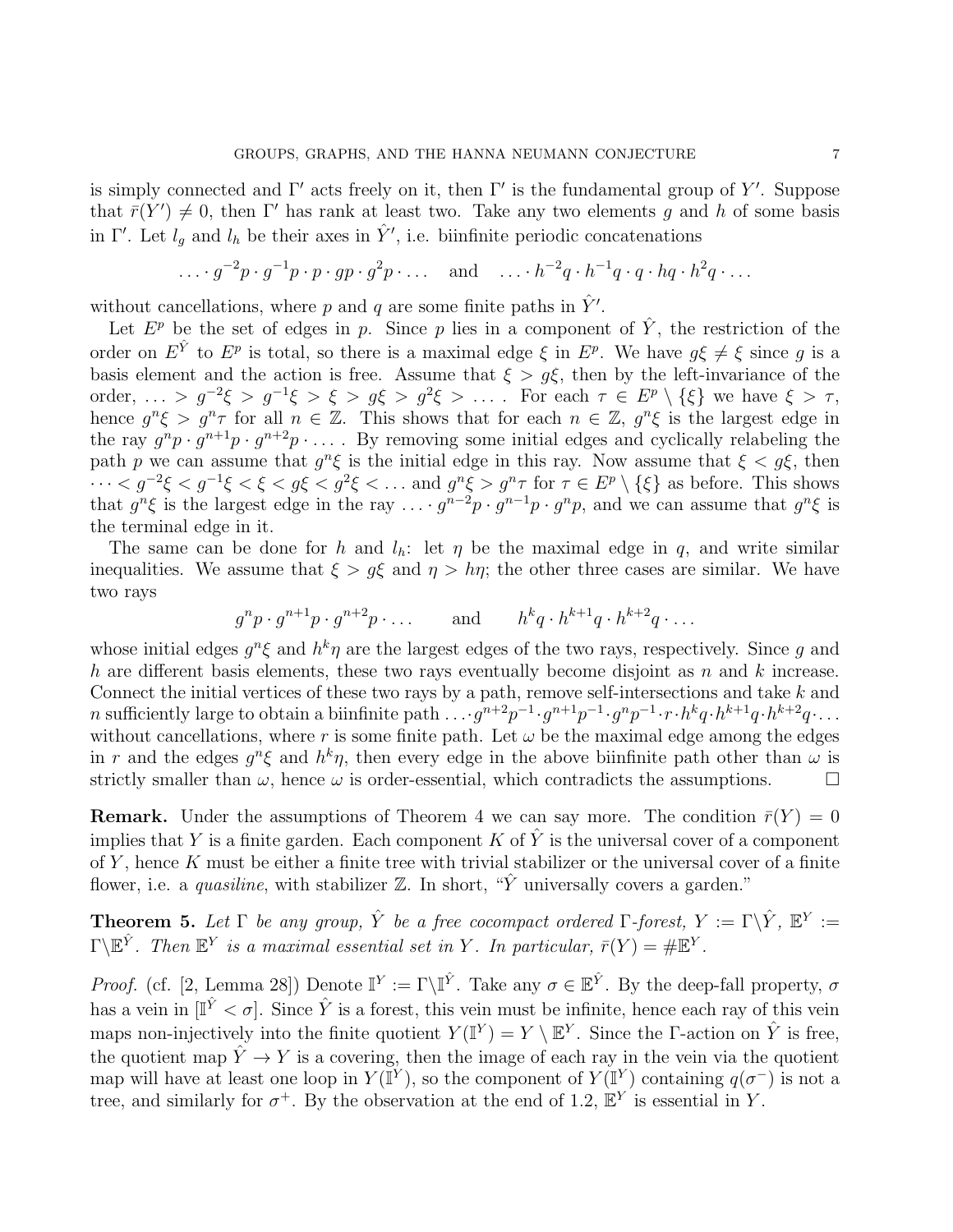The edges in  $\mathbb{I}^{\hat{Y}}$  are order-inessential in  $\hat{Y}$ , hence they remain order-inessential in the smaller graph  $\hat{Y}(\mathbb{I}^{\hat{Y}})$ . Theorem 4 says that  $\bar{r}(Y(\mathbb{I}^Y)) = 0$ , hence  $\mathbb{E}^Y$  is maximal in Y.

**Remark.** If  $\hat{Y}$  be a free cocompact ordered  $\Gamma$ -graph (not necessarily a forest), then  $\mathbb{E}^{Y}$  contains a maximal essential set of Y, so  $\bar{r}(Y) \leq \# \mathbb{E}^{Y}$ . This can be deduced by a similar argument.

1.6. The proof of SHNC. Consider a system as in (1). Put a  $\Gamma$ -invariant order on  $E^{\hat{X}}$  as in 1.5. Pull back this order from  $\hat{X}$  to each leaf of  $\hat{Y}$ ,  $\hat{Z}$ ,  $\hat{S}$  via the leafages  $\hat{\alpha}$ ,  $\hat{\beta}$ ,  $\hat{\alpha} \circ \hat{\mu}$ . Recall that  $\mathbb{E}^{\hat{Y}}$  is the set of order-essential edges in  $\hat{Y}$ . Denote  $\mathbb{E}^{Y} := \Gamma \backslash \mathbb{E}^{\hat{Y}} \subseteq E^{Y}$ , and similarly for  $\mathbb{E}^Z$  and  $\mathbb{E}^S$ . Lemma 2(c) impies that leafages map order-essential edges to order-essential edges, so  $\hat{\mu}(\mathbb{E}^{\hat{S}}) \subseteq \mathbb{E}^{\hat{Y}}$  and  $\hat{\nu}(\mathbb{E}^{\hat{S}}) \subseteq \mathbb{E}^{\hat{Z}}$ . Taking the  $\Gamma$ -quotients yields the diagram



which is part of the system  $(1)$ .

The proof in a nutshell. S is the fiber product of Y and Z over X. In particular,  $\mu$  and  $\nu$  in (1) induce an inclusion  $\varphi: E^S \hookrightarrow E^Y \times E^Z$ . Then the restricted versions of  $\mu$  and  $\nu$  above induce an inclusion  $\varphi : \mathbb{E}^S \to \mathbb{E}^Y \times \mathbb{E}^Z$ . This implies the inequality  $\#\mathbb{E}^S \leq \#\mathbb{E}^Y \cdot \#\mathbb{E}^Z$ . By Theorem 5,  $\overline{r}(S) \leq \overline{r}(Y) \cdot \overline{r}(Z)$ . This is equivalent to SHNC.

The detailed proof. Consider the diagonal inclusion  $\hat{\varphi}: E^{\hat{S}} \to E^{\hat{Y}} \times E^{\hat{Z}}$ ,  $\hat{\varphi}(\tau) := (\hat{\mu}(\tau), \hat{\nu}(\tau))$ . Explicitly,  $\hat{\varphi}(y, z, \sigma) := ((y, \sigma), (z, \sigma))$  for  $(y, z, \sigma) \in \hat{S}$ . Since both  $\hat{\mu}$  and  $\hat{\nu}$  commute with the Γ-actions, then  $\hat{\varphi}$  induces a map  $\varphi : E^S \to E^Y \times E^Z$  on the Γ-quotients.

We claim that  $\varphi$  is injective. Take any  $(y, z, \sigma)$ ,  $(\tilde{y}, \tilde{z}, \tilde{\sigma}) \in \hat{S}$  and suppose that  $(\tilde{y}, \tilde{\sigma}) =$  $(gy, g\sigma)$  and  $(\tilde{z}, \tilde{\sigma}) = (hz, h\sigma)$  for some  $g, h \in \Gamma$ , then  $g\sigma = h\sigma$ . Since the *Γ*-action on  $\tilde{X}$  is free,  $g = h$ . This implies  $(\tilde{y}, \tilde{z}, \tilde{\sigma}) = (gy, gz, g\sigma)$ , i.e.  $(y, z, \sigma)$  and  $(\tilde{y}, \tilde{z}, \tilde{\sigma})$  lie in the same Γ-orbit. So  $\varphi$  is injective.

Now consider only order-essential edges. By Lemma 2(c), the restriction of  $\hat{\varphi}$  to  $\mathbb{E}^{\hat{S}}$  takes values in  $\mathbb{E}^{\hat{Y}} \times \mathbb{E}^{\hat{Z}}$ , i.e. gives a map  $\hat{\varphi} : \mathbb{E}^{\hat{S}} \to \mathbb{E}^{\hat{Y}} \times \mathbb{E}^{\hat{Z}}$ . By the above argument the induced map on the quotients,  $\varphi : \mathbb{E}^S \to \mathbb{E}^Y \times \mathbb{E}^Z$ , is injective. Then  $\# \mathbb{E}^S \leq \# \mathbb{E}^Y \cdot \# \mathbb{E}^Z$ . By Theorem 5 and Lemma 1,  $\bar{r}(S) \leq \bar{r}(Y) \cdot \bar{r}(Z) = \bar{r}(A \setminus \mathcal{A}) \cdot \bar{r}(B \setminus \mathcal{B}) = \bar{r}(A) \cdot \bar{r}(B)$ .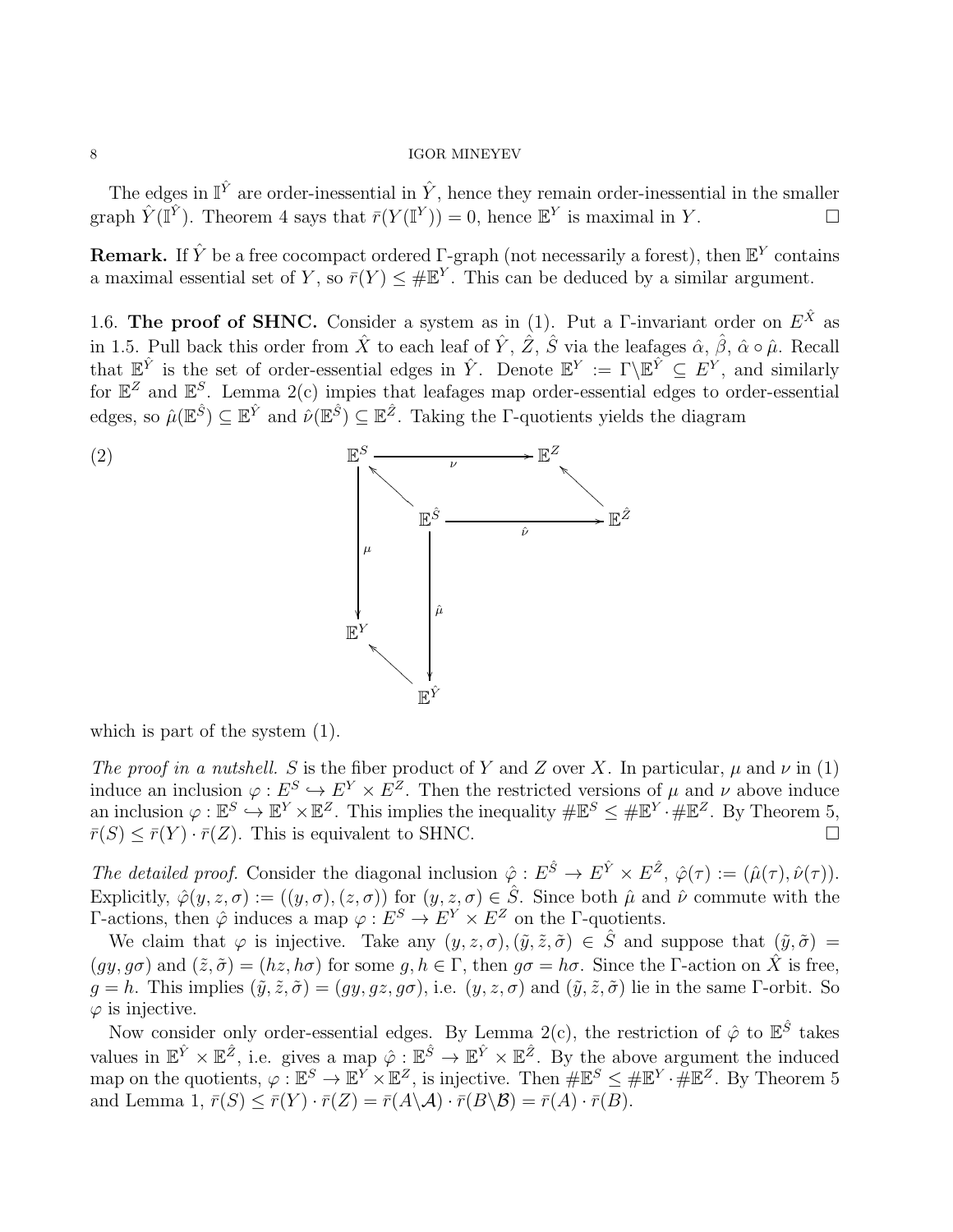It remains to show the equality  $\bar{r}(S) = \sum_{u \in s(A \setminus \Gamma/B)} \bar{r}(A^u \cap B)$ . Put the left diagonal Γ-action on the set  $(\Gamma/A) \times (\Gamma/B)$  and consider the map

$$
\theta : s(A \backslash \Gamma/B) \to (\Gamma/A) \times (\Gamma/B), \qquad \theta(u) := (u^{-1}A, 1B).
$$

It is clear that  $\theta$  is injective. We claim that its image intersects each Γ-orbit in  $(\Gamma/A) \times (\Gamma/B)$ exactly once. Take any element of  $(\Gamma/A) \times (\Gamma/B)$ , it has the form  $(\bar{y}A, \bar{z}B)$  for some  $\bar{y}, \bar{z} \in \Gamma$ . There exists  $u \in s(A \backslash \Gamma/B)$  such that  $\bar{y}^{-1} \bar{z} \in AuB$ . Hence there exist  $a \in A$  and  $b \in B$  such that  $\bar{z}b = \bar{y}au$ . Then  $\bar{z}b \cdot (u^{-1}A, 1B) = (\bar{y}auu^{-1}A, \bar{z}bB) = (\bar{y}A, \bar{z}B)$ , so the *Γ*-orbit of  $(\bar{y}A, \bar{z}B)$ contains  $(u^{-1}A, 1B)$ . Now suppose  $u, \tilde{u} \in s(A \setminus \Gamma/B)$ ,  $g \in \Gamma$ , and  $g \cdot (u^{-1}A, 1B) = (\tilde{u}^{-1}A, 1B)$ , then  $g \in B$  and for some  $a \in A$ ,  $u = a^{-1}\tilde{u}g \in A\tilde{u}B$ , hence  $u = \tilde{u}$ . This shows uniqueness.

The above claim shows that the set  $\{\hat{S}_{u^{-1}A,1B} \mid u \in s(A \setminus \Gamma/B)\}\$  has exactly one leaf in each  $\Gamma$ -orbit in  $Leaves(\hat{S})$ . The stabilizer of the leaf  $\hat{S}_{u^{-1}A,1B}$  is  $A^u \cap B$ , hence

$$
S = \Gamma \backslash \hat{S} = \Gamma \backslash \left( \bigsqcup_{(y,z) \in (\Gamma/A) \times (\Gamma/B)} \hat{S}_{y,z} \right) = \bigsqcup_{u \in s(A \backslash \Gamma/B)} (A^u \cap B) \backslash \hat{S}_{u^{-1}A,1B}.
$$

By Lemma 1,  $\bar{r}(S) = \sum_{u \in s(A \setminus \Gamma/B)} \bar{r}((A^u \cap B) \setminus \hat{S}_{u^{-1}A,1B}) = \sum_{u \in s(A \setminus \Gamma/B)} \bar{r}(A^u \cap B).$ 

The same argument proves the following more general result which does not require  $\hat{X}$  to be a forest or locally-finite, or the Γ-action on  $\hat{X}$  to be free.

**Theorem 6.** Suppose  $\Gamma$  is any group,  $\hat{X}$  is a free-edge ordered  $\Gamma$ -graph, A and B are subgraphs of  $\hat{X}$ , A and B are subgroups of  $\Gamma$  that stabilize A and B, respectively, and the actions of A on  $A$  and of  $B$  on  $B$  are cocompact. Then

$$
\sum_{u \in s(A \setminus \Gamma/B)} \#((A^u \cap B) \setminus \mathbb{E}^{(u^{-1}A) \cap B}) \leq \#(A \setminus \mathbb{E}^A) \cdot \#(B \setminus \mathbb{E}^B).
$$

(Here A, B and  $(u^{-1}A) \cap B$  are viewed as an ordered A-graph, an ordered B-graph and an ordered  $A^u \cap B$ -graph, respectively, with the partial orders restricted from  $E^{\hat{X}}$ .)

If, in addition, A and B are forests and the actions of A on A and of B on B are free, then

$$
\sum_{u \in s(A \setminus \Gamma/B)} \bar{r}((A^u \cap B) \setminus ((u^{-1}A) \cap B)) \le \bar{r}(A \setminus A) \cdot \bar{r}(B \setminus B) \quad and
$$
  

$$
\sum_{u \in s(A \setminus \Gamma/B)} \bar{r}(A^u \cap B) \le \bar{r}(A) \cdot \bar{r}(B).
$$

Further, it is possible to remove the assumption of cocompactness if one allows infinite values. In this case the above inequalities still hold with the convention  $0 \cdot \infty = 0$ .